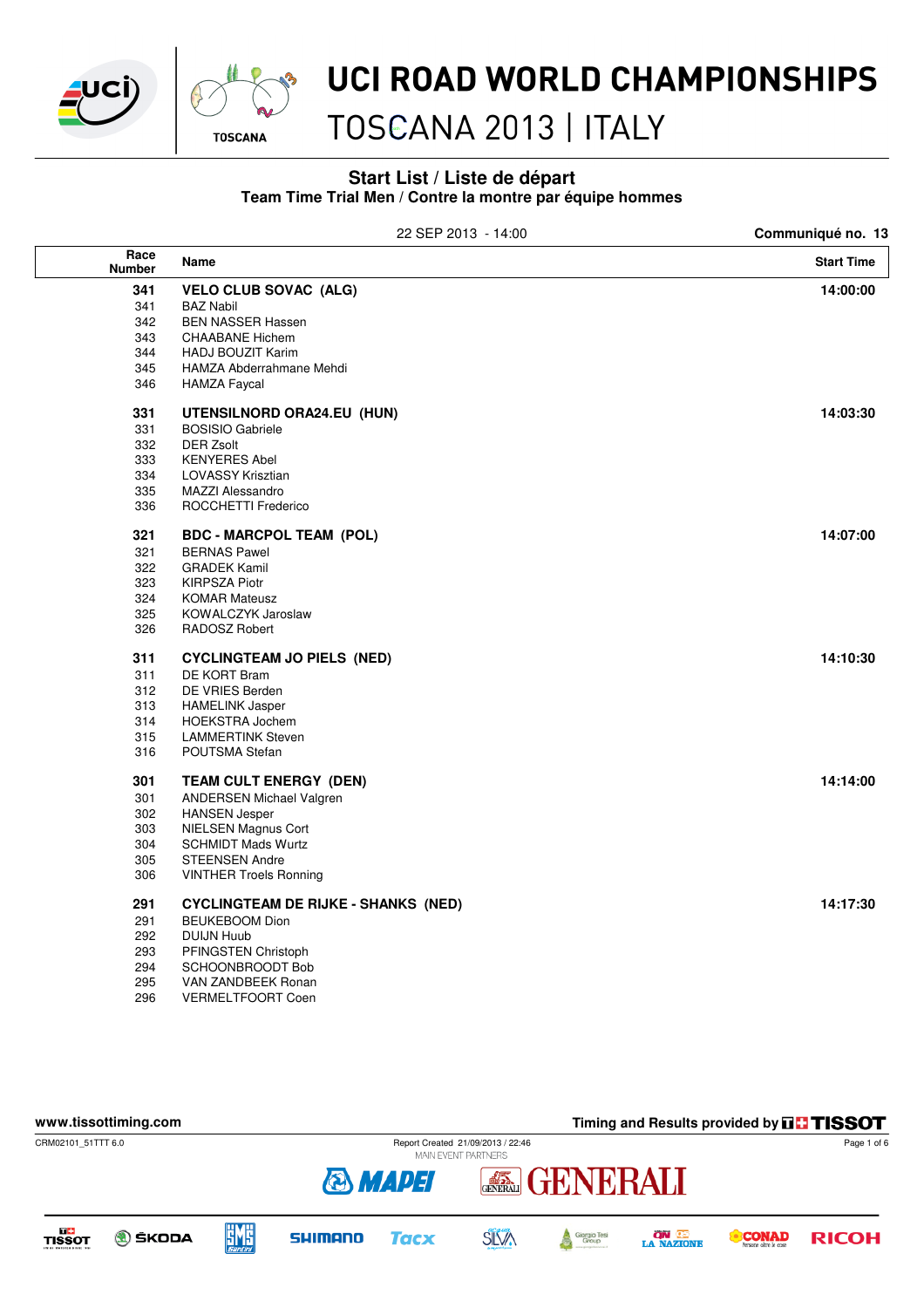



# TOSCANA 2013 | ITALY

#### **Start List / Liste de départ Team Time Trial Men / Contre la montre par équipe hommes**

|                       | 22 SEP 2013 - 14:00                             | Communiqué no. 13 |
|-----------------------|-------------------------------------------------|-------------------|
| Race<br><b>Number</b> | Name                                            | <b>Start Time</b> |
| 281                   | ETIXX - IHNED (CZE)                             | 14:21:00          |
| 281                   | <b>BOUVRY Dieter</b>                            |                   |
| 282                   | <b>HOELGAARD Markus</b>                         |                   |
| 283                   | <b>KONRAD Patrick</b>                           |                   |
| 284                   | <b>SENECHAL Florian</b>                         |                   |
| 285                   | <b>SPOKES Samuel</b>                            |                   |
| 286                   | <b>WISNIOWSKI Lukasz</b>                        |                   |
| 271                   | <b>OPTUM P/B KELLY BENEFIT STRATEGIES (USA)</b> | 14:24:30          |
| 271                   | <b>ANDERSON Ryan</b>                            |                   |
| 272                   | <b>ANTHONY Jesse</b>                            |                   |
| 273                   | <b>FRIEDMAN Michael</b>                         |                   |
| 274                   | <b>HAGA Chad</b>                                |                   |
| 275                   | ZIRBEL Tomas                                    |                   |
| 276                   | <b>ZWIZANSKI Scott</b>                          |                   |
| 261                   | RABOBANK DEVELOPMENT TEAM (NED)                 | 14:28:00          |
| 261                   | <b>BOVENHUIS Jasper</b>                         |                   |
| 262                   | <b>HOFSTEDE Lennard</b>                         |                   |
| 263                   | <b>TEUNISSEN Mike</b>                           |                   |
| 264                   | <b>TUSVELD Martijn</b>                          |                   |
| 265                   | <b>ZABEL Rick</b>                               |                   |
| 266                   | <b>ZEPUNTKE Ruben</b>                           |                   |
| 251                   | <b>KOLSS CYCLING TEAM (UKR)</b>                 | 14:31:30          |
| 251                   | <b>BUTS Vitaliy</b>                             |                   |
| 252                   | <b>KHRIPTA Andriy</b>                           |                   |
| 253                   | KONONENKO Mykhaylo                              |                   |
| 254                   | <b>KVACHUK Oleksandr</b>                        |                   |
| 255                   | <b>LAGKUTI Sergiy</b>                           |                   |
| 256                   | <b>VASYLYUK Andriy</b>                          |                   |
| 241                   | <b>ADRIA MOBIL (SLO)</b>                        | 14:35:00          |
| 241                   | FAJT Kristjan                                   |                   |
| 242                   | <b>MALTAR Bruno</b>                             |                   |
| 243                   | <b>MUGERLI Matej</b>                            |                   |
| 244                   | <b>NOSE Tomaz</b>                               |                   |
| 245                   | ROGINA Radoslav                                 |                   |
| 246                   | STIMULAK Klemen                                 |                   |
| 231                   | TEAM GOURMETFEIN SIMPLON (AUT)                  | 14:38:30          |
| 231                   | <b>EIBEGGER Markus</b>                          |                   |
| 232                   | <b>KVASINA Matija</b>                           |                   |
| 233                   | <b>MARIN Matej</b>                              |                   |
| 234                   | RABITSCH Stefan                                 |                   |
| 235                   | SCHONBERGER Sebastian                           |                   |

236 SOKOL Jan

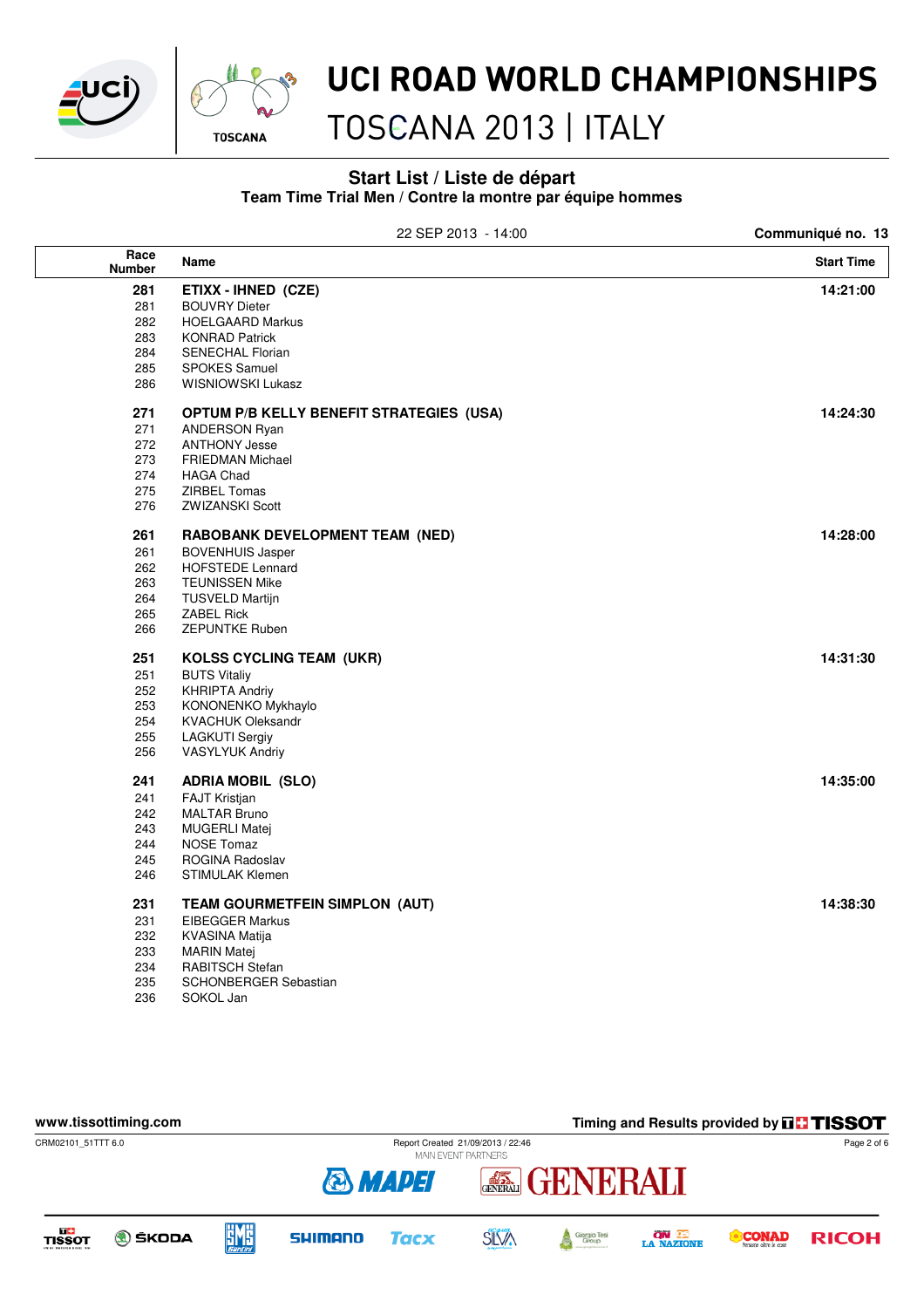



# TOSCANA 2013 | ITALY

#### **Start List / Liste de départ Team Time Trial Men / Contre la montre par équipe hommes**

| 22 SEP 2013 - 14:00   |                                               | Communiqué no. 13 |  |
|-----------------------|-----------------------------------------------|-------------------|--|
| Race<br><b>Number</b> | Name                                          | <b>Start Time</b> |  |
| 221                   | <b>MTN-QHUBEKA (RSA)</b>                      | 14:42:00          |  |
| 221                   | KONOVALOVAS Ignatas                           |                   |  |
| 222                   | POTGIETER Bradley                             |                   |  |
| 223                   | <b>SBARAGLI Kristian</b>                      |                   |  |
| 224                   | <b>THOMSON Jay Robert</b>                     |                   |  |
| 225                   | VAN ZYL Johann                                |                   |  |
| 226                   | <b>WESEMANN Martin</b>                        |                   |  |
| 211                   | <b>TOPSPORT VLAANDEREN - BALOISE (BEL)</b>    | 14:45:30          |  |
| 211                   | DE VREESE Laurens                             |                   |  |
| 212                   | <b>JACOBS Pieter</b>                          |                   |  |
| 213                   | VAN HOECKE Gijs                               |                   |  |
| 214                   | VAN OVERBERGHE Arthur                         |                   |  |
| 215                   | VANSPEYBROUCK Pieter                          |                   |  |
| 216                   | <b>WALLAYS Jelle</b>                          |                   |  |
| 201                   | VINI FANTINI - SELLE ITALIA (ITA)             | 14:49:00          |  |
| 201                   | <b>BORCHI</b> Stefano                         |                   |  |
| 202                   | <b>COLLI Daniele</b>                          |                   |  |
| 203                   | <b>GATTO Oscar</b>                            |                   |  |
| 204                   | <b>MILETTA Luigi</b>                          |                   |  |
| 205                   | MONGUZZI Cristiano                            |                   |  |
| 206                   | <b>PRONI Alessandro</b>                       |                   |  |
| 191                   | <b>CCC POLSAT POLKOWICE (POL)</b>             | 14:52:30          |  |
| 191                   | <b>KIENDYS Tomasz</b>                         |                   |  |
| 192                   | MARYCZ Jaroslaw                               |                   |  |
| 193                   | MIHAYLOV Nikolay                              |                   |  |
| 194                   | <b>REBELLIN Davide</b>                        |                   |  |
| 195                   | <b>RUTKIEWICZ Marek</b>                       |                   |  |
| 196                   | <b>TACIAK Mateusz</b>                         |                   |  |
| 181                   | <b>VACANSOLEIL-DCM PRO CYCLING TEAM (NED)</b> | 14:56:00          |  |
| 181                   | DE GENDT Thomas                               |                   |  |
| 182                   | FLECHA GIANNONI Juan Antonio                  |                   |  |
| 183                   | <b>LAGUTIN Sergey</b>                         |                   |  |
| 184                   | <b>LINDEMAN Bertjan</b>                       |                   |  |
| 185                   | <b>SELVAGGI Mirko</b>                         |                   |  |
| 186                   | <b>WESTRA Lieuwe</b>                          |                   |  |
| 171                   | <b>LOTTO BELISOL (BEL)</b>                    | 14:59:30          |  |
| 171                   | <b>BAK Lars Ytting</b>                        |                   |  |
| 172                   | DE CLERCQ Bart                                |                   |  |
| 173                   | <b>GREIPEL Andre</b>                          |                   |  |
| 174                   | <b>HANSEN Adam</b>                            |                   |  |

- 175 HENDERSON Greg
- 176 ROELANDTS Jurgen

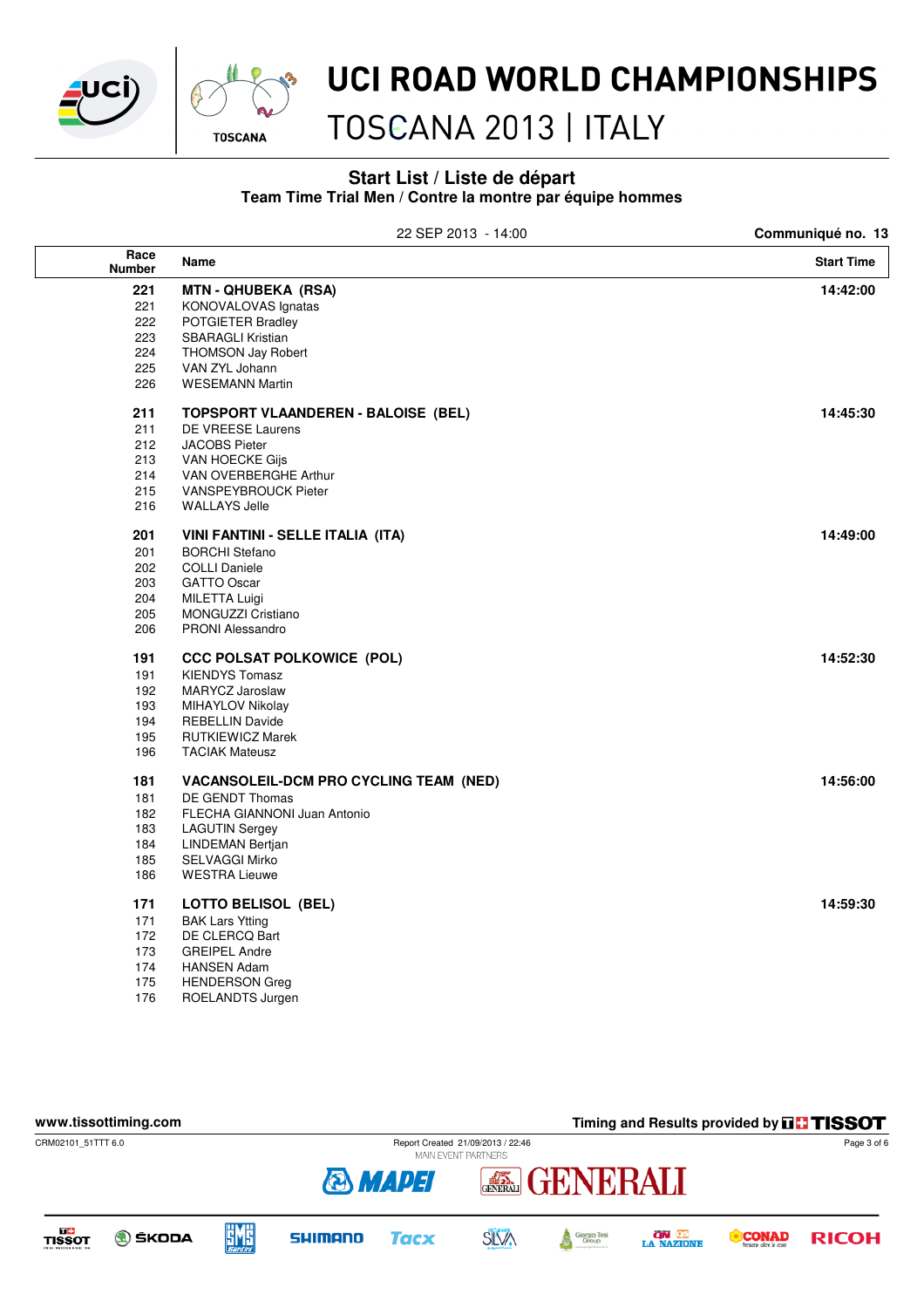



# TOSCANA 2013 | ITALY

#### **Start List / Liste de départ Team Time Trial Men / Contre la montre par équipe hommes**

|                       | 22 SEP 2013 - 14:00                 | Communiqué no. 13 |
|-----------------------|-------------------------------------|-------------------|
| Race<br><b>Number</b> | Name                                | <b>Start Time</b> |
| 161                   | FDJ.FR (FRA)                        | 15:03:00          |
| 161                   | <b>GENIEZ Alexandre</b>             |                   |
| 162                   | <b>LADAGNOUS Matthieu</b>           |                   |
| 163                   | LE BON Johan                        |                   |
| 164                   | OFFREDO Yoann                       |                   |
| 165                   | <b>ROLLIN Dominique</b>             |                   |
| 166                   | <b>ROY Jeremy</b>                   |                   |
| 151                   | <b>TEAM ARGOS - SHIMANO (NED)</b>   | 15:06:30          |
| 151                   | <b>CLARKE William</b>               |                   |
| 152                   | <b>DUMOULIN Tom</b>                 |                   |
| 153                   | <b>GRETSCH Patrick</b>              |                   |
| 154                   | JANSE VAN RENSBURG Reinardt         |                   |
| 155                   | <b>LUDVIGSSON Tobias</b>            |                   |
| 156                   | SINKELDAM Ramon                     |                   |
| 141                   | <b>EUSKALTEL EUSKADI (ESP)</b>      | 15:10:00          |
| 141                   | <b>ASTARLOZA CHAURREAU Mikel</b>    |                   |
| 142                   | AZANZA SOTO Jorge                   |                   |
| 143                   | IZAGUIRRE INSAUSTI Jon              |                   |
| 144                   | <b>SICARD Romain</b>                |                   |
| 145                   | <b>TAMOURIDIS Ioannis</b>           |                   |
| 146                   | <b>VERDUGO MARCOTEGUI Gorka</b>     |                   |
| 131                   | <b>LAMPRE-MERIDA (ITA)</b>          | 15:13:30          |
| 131                   | <b>BONO Matteo</b>                  |                   |
| 132                   | CIMOLAI Davide                      |                   |
| 133                   | DODI Luca                           |                   |
| 134                   | <b>FERRARI Roberto</b>              |                   |
| 135                   | <b>MALORI Adriano</b>               |                   |
| 136                   | RICHEZE Maximiliano Ariel           |                   |
| 121                   | <b>GARMIN SHARP (USA)</b>           | 15:17:00          |
| 121                   | <b>DENNIS Rohan</b>                 |                   |
| 122                   | <b>FARRAR Tyler</b>                 |                   |
| 123                   | <b>MILLAR David</b>                 |                   |
| 124                   | <b>TALANSKY Andrew</b>              |                   |
| 125                   | VANDEVELDE Christian                |                   |
| 126                   | ZABRISKIE David                     |                   |
| 111                   | <b>CANNONDALE PRO CYCLING (ITA)</b> | 15:20:30          |
| 111                   | <b>BODNAR Maciej</b>                |                   |
| 112                   | <b>DALL'ANTONIA Tiziano</b>         |                   |
| 113                   | <b>KOCH Michel</b>                  |                   |
| 114                   | <b>KOREN Kristijan</b>              |                   |
| 115                   | SAGAN Peter                         |                   |



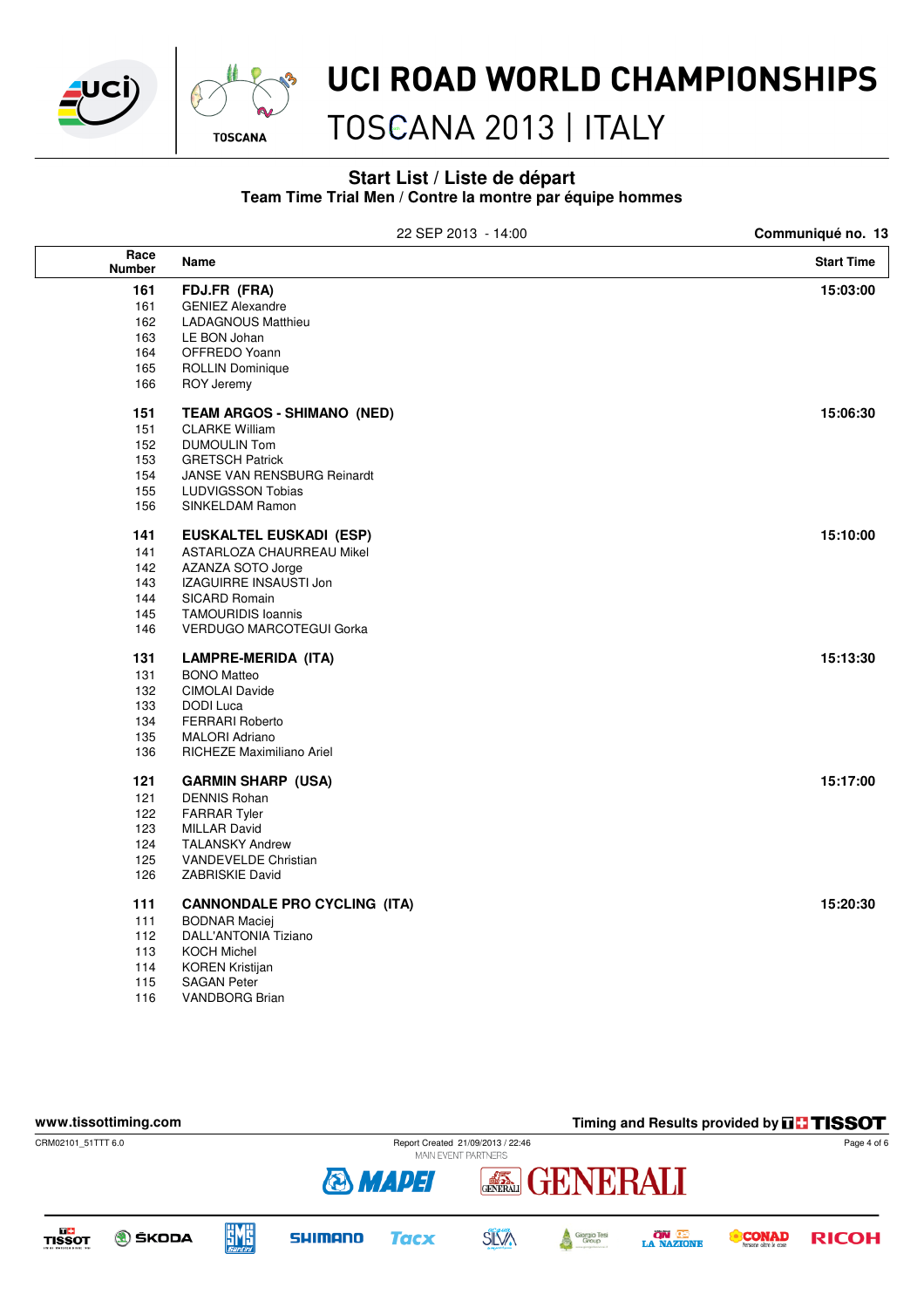



56 PORSEV Alexander

#### UCI ROAD WORLD CHAMPIONSHIPS

# TOSCANA 2013 | ITALY

#### **Start List / Liste de départ Team Time Trial Men / Contre la montre par équipe hommes**

|                       | 22 SEP 2013 - 14:00             | Communiqué no. 13 |
|-----------------------|---------------------------------|-------------------|
| Race<br><b>Number</b> | Name                            | <b>Start Time</b> |
| 101                   | <b>AG2R LA MONDIALE (FRA)</b>   | 15:24:00          |
| 101                   | <b>BAGDONAS Gediminas</b>       |                   |
| 102                   | <b>BERARD Julien</b>            |                   |
| 103                   | <b>GASTAUER Ben</b>             |                   |
| 104                   | <b>HOULE Hugo</b>               |                   |
| 105                   | <b>KADRI Blel</b>               |                   |
| 106                   | PERAUD Jean-Christophe          |                   |
| 91                    | BELKIN-PRO CYCLING TEAM (NED)   | 15:27:30          |
| 91                    | <b>CLEMENT Stef</b>             |                   |
| 92                    | <b>FLENS Rick</b>               |                   |
| 93                    | <b>KELDERMAN Wilco</b>          |                   |
| 94                    | <b>LEEZER Thomas</b>            |                   |
| 95                    | VAN EMDEN Jos                   |                   |
| 96                    | <b>WAGNER Robert</b>            |                   |
| 81                    | TEAM SAXO-TINKOFF (DEN)         | 15:31:00          |
| 81                    | <b>BOARO</b> Manuele            |                   |
| 82                    | <b>CHRISTENSEN Mads</b>         |                   |
| 83                    | <b>MORKOV Michael</b>           |                   |
| 84                    | <b>ROCHE Nicolas</b>            |                   |
| 85                    | <b>SORENSEN Nicki</b>           |                   |
| 86                    | <b>TOSATTO Matteo</b>           |                   |
| 71                    | <b>ASTANA PRO TEAM (KAZ)</b>    | 15:34:30          |
| 71                    | <b>BRAJKOVIC Janez</b>          |                   |
| 72                    | <b>FUGLSANG Jakob</b>           |                   |
| 73                    | <b>GRIVKO Andriy</b>            |                   |
| 74                    | <b>GRUZDEV Dmitriy</b>          |                   |
| 75                    | <b>KANGERT Tanel</b>            |                   |
| 76                    | <b>VANOTTI Alessandro</b>       |                   |
| 61                    | <b>RADIOSHACK LEOPARD (LUX)</b> | 15:38:00          |
| 61                    | <b>CANCELLARA Fabian</b>        |                   |
| 62                    | <b>IRIZAR ARANBURU Markel</b>   |                   |
| 63                    | <b>JUNGELS Bob</b>              |                   |
| 64                    | POPOVYCH Yaroslav               |                   |
| 65                    | ROULSTON Hayden                 |                   |
| 66                    | <b>SERGENT Jesse</b>            |                   |
| 51                    | <b>KATUSHA (RUS)</b>            | 15:41:30          |
| 51                    | <b>BELKOV Maxim</b>             |                   |
| 52                    | <b>BRUTT Pavel</b>              |                   |
| 53                    | <b>IGNATYEV Mikhail</b>         |                   |
| 54                    | <b>ISAICHEV Vladimir</b>        |                   |
| 55                    | <b>KRITSKIY Timofev</b>         |                   |